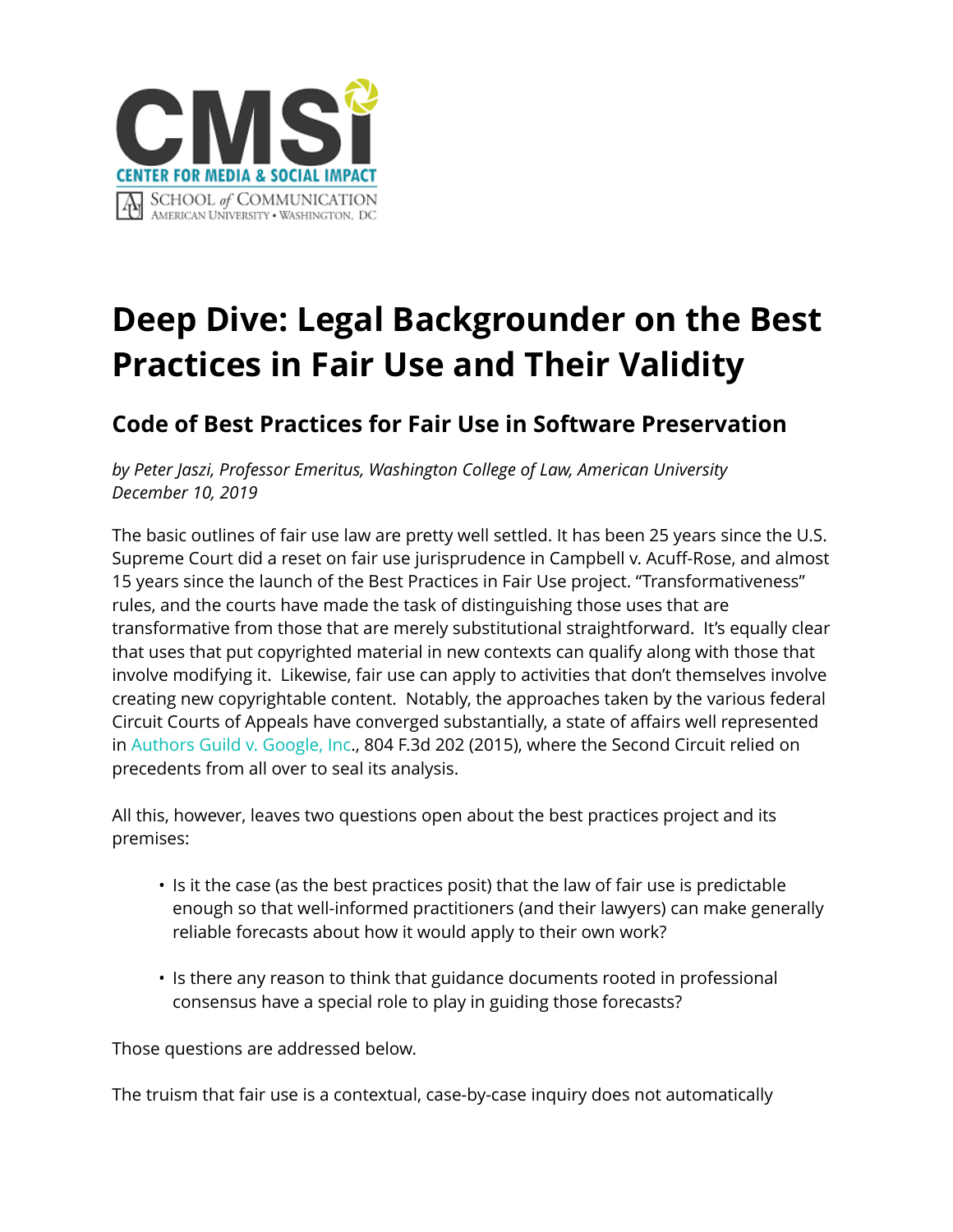translate into a conclusion that its applications are hard to predict or unreliable. Indeed, many institutions that rely on fair use have their own internal protocols that testify to the stability of the doctrine. Here, for example, is a [memo by the U.S. Patent and Trademark](https://cmsimpact.org/wp-content/uploads/2016/08/USPTO-fair-use.pdf)  Offi[ce](https://cmsimpact.org/wp-content/uploads/2016/08/USPTO-fair-use.pdf), explaining why its own copying of scientific articles is legal under fair use, because it is undertaken for "a new and different purpose than for which [they were] created." Because most users rely on fair use in a limited range of different contexts, the analysis that applies to one use case will tend to carry over to other similar ones.

More broadly, scholarly evidence for the predictability and reliability of fair use continues to accumulate. For instance:

- In 2009, Professor Pamela Samuelson at UC-Berkeley Law School wrote a magisterial [article](https://ir.lawnet.fordham.edu/cgi/viewcontent.cgi?article=4447&context=flr) classifying and reanalyzing a wide range of recent cases, which demonstrates that contextually similar fair use cases tend to be resolved in similar ways;
- Along different but complementary lines, a 2011 [law review article](https://papers.ssrn.com/sol3/papers.cfm?abstract_id=1874778) by UCLA's Neal Netanel, describing current judicial decision-making on fair use. His point is that when purpose of a new use is transformative, and the extent of the use is proportionate to that purpose, fair use almost always triumphs.
- Another [indispensable article,](https://lawecommons.luc.edu/cgi/viewcontent.cgi?article=1181&context=facpubs) from Matthew Sag of Loyola-Chicago Law School in 2012, takes on the question of predictability as an empirical question, and concludes that "based on the available evidence, the fair use doctrine is more rational and consistent than is commonly assumed."
- $\cdot$  Of possible interest is a [2012 article](https://cmsimpact.org/wp-content/uploads/2016/08/education-and-fair-use.pdf) of mine, arguing that that much unlicensed use of copyrighted content in and around should, in fact, be considered transformative, and that educators should embrace this way of looking at what they do.
- Most recently, in 2019, professor Clark Asay undertook [another study](https://papers.ssrn.com/sol3/papers.cfm?abstract_id=3332682) of the fair use case law, focusing on the courts' use of the transformative use concept and how that notion drives the entire fair use calculus. He concludes that "parties that win the transformative use question win the overall fair use question at extremely high rates."

In short, anyone who is interested in putting fair use to work can feel a high level of confidence that a conscientious, up-front fair use analysis will hold up if subjected to pressure, especially if it is grounded in a strong claim of transformativeness.

That said, why take an approach to determining fair use that is rooted in professional consensus, rather than (for example) negotiating standards with right holders or consulting legal experts? The shortcomings of the former approach, which has given rise to various illfated fair use "guidelines" over the years, are chronicled in a 2001 [law review article](https://cmsimpact.org/wp-content/uploads/2016/08/crews.pdf) by legal scholar Kenneth Crews, documenting how the use of negotiated guidelines, codesigned by rights holders with no stake in the mission of higher education or libraries, to establish fair use claims has repeatedly disappointed and frustrated educators and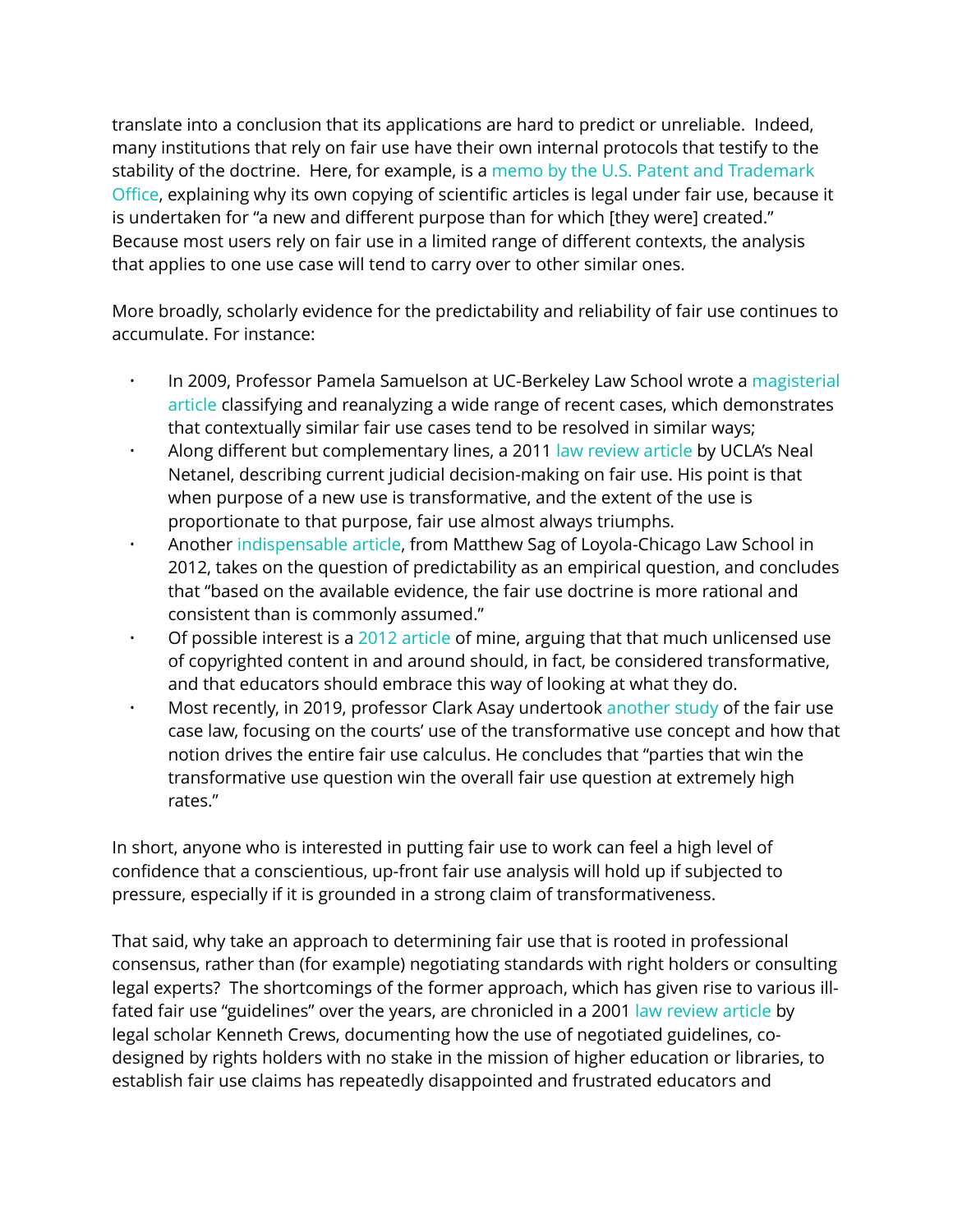## librarians.

The affirmative case for community-based fair use standards is made by history. At the heart of this approach is the record of almost 175 years of fair use decision in the U.S. courts, showing that courts are influenced by evidence of professional consensus within communities of practice about what constitutes fair use. A good resource on this point and others relating to the growth in use of fair use best practices codes in the United States is a short book entitled [Reclaiming Fair Use: How to Put Balance Back in Copyright](https://cmsimpact.org/resource/reclaiming-fair-use-put-balance-back-copyright/)  [Law](https://cmsimpact.org/resource/reclaiming-fair-use-put-balance-back-copyright/) (Aufderheide & Jaszi, 2d edition 2017, University of Chicago Press). Complementary material also is available on our [fair use homepage.](https://cmsimpact.org/program/fair-use/)

For further analysis of the trends in fair use, demonstrating the vitality of the best-practices approach, we recommend these materials:

- The [foundational article](https://papers.ssrn.com/sol3/papers.cfm?abstract_id=442441) published in 2004 by Professor Michael Madison, entitled "A Pattern-Oriented Approach to Fair Use," shows that judges making fair use decisions tend to bless socially beneficial patterns and practices of use, and that consequently communities that can tell a compelling story about their practices have a better chance of winning favorable fair use decisions. The fundamental insight of this article is the basis for all of the Codes of Best Practice, which endeavor to find and articulate the rationale for socially beneficial fair uses in a series of practice communities. Madison briefly [revisited the topic,](http://madisonian.net/downloads/papers/madisonianfairuse.pdf) taking into account the experience to dare with Best Practices documents, in 2012.
- A [Note](https://web.archive.org/web/20130228162716/http:/hlr.rubystudio.com/media/pdf/GEdAssistantwebsite,_newVolume_1225_March_PDFsnotesdesigning_the_publicdomain.pdf) from the 2008-2009 volume of the Harvard Law Review, the most widely respected general legal periodical, praising the best practices approach as a moderate, practical way of securing the benefits of the doctrine to all of its potential beneficiaries.
- A [short 2012 article](https://papers.ssrn.com/sol3/papers.cfm?abstract_id=2004030) introducing the benefits of codes of Best Practices by expert copyright litigators Jennifer M. Urban (of the Berkeley Law School Samuelson Clinic) and Anthony Falzone (now at Pinterest), originally published in a special issue of The Journal of the Copyright Society of the U.S.A., devoted to the fair use doctrine today.
- From 2013, a [scholarly article](https://scholarship.law.berkeley.edu/cgi/viewcontent.cgi?article=3342&context=facpubs) on the "orphans works" problem by David R. Hansen, Kathryn Hashimoto, Gwen Hinze, Pamela Samuelson and Jennifer M. Urban, discussing the ways in which Best Practices documents have encouraged communities to establish their fair use rights.
- Published in 2014, [a paper](https://www.researchgate.net/publication/263703600_Documenting_Fair_Use_Has_the_Statement_of_Best_Practices_Loosened_the_Fair_Use_Reins_for_Documentary_Filmmakers) by University of Oregon communications scholar Jesse Abdenour, arguing that the Statement of Best Practices in Fair Use for Documentary Filmmakers (2005) has made a contribution to shaping fair use jurisprudence in the